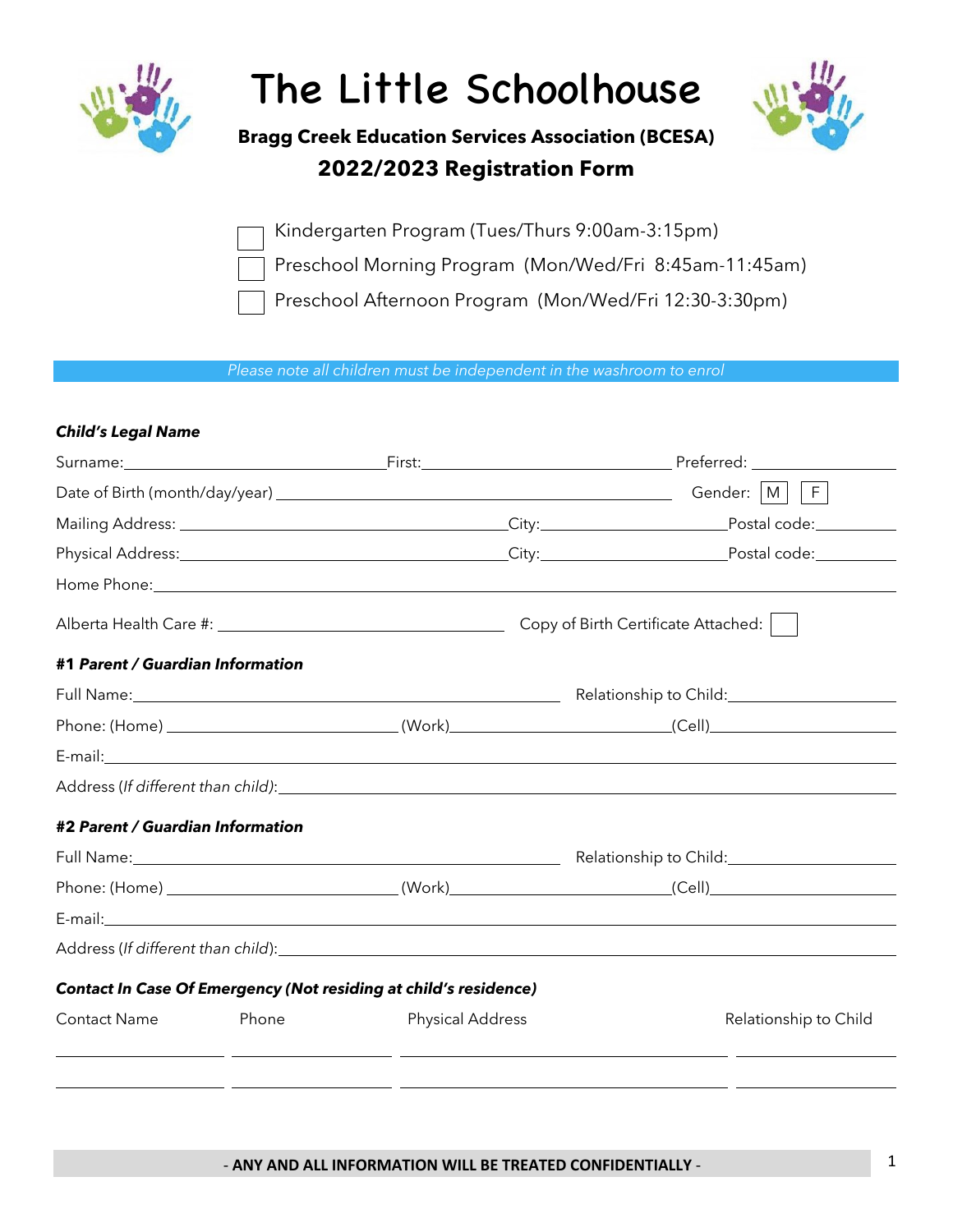#### *Student Medical Information*

| Alberta Health Care number:                                                                                                                                                                                                          |
|--------------------------------------------------------------------------------------------------------------------------------------------------------------------------------------------------------------------------------------|
| Phone:                                                                                                                                                                                                                               |
| If you do not have a family physician, please provide details of the clinic regularly used by your family:                                                                                                                           |
| Does your child have any allergies?  <br>No<br>  Yes<br>If yes, please provide details:                                                                                                                                              |
| Is your child on any ongoing medications?  <br>No<br>Yes                                                                                                                                                                             |
| Are your child's immunizations up to date?<br>Choose not to disclose<br>Yes<br>No                                                                                                                                                    |
| Does your child require Special Needs Services?<br>Yes<br>No                                                                                                                                                                         |
| Is there any other relevant health information (past and/or present) that we should know? Is there any<br>additional important information?<br>No<br> Yes                                                                            |
| <b>Citizenship / Immigration Status</b><br>Canadian Citizen:<br>Yes                                                                                                                                                                  |
| (If no, please check appropriate box below)<br>No                                                                                                                                                                                    |
| Temporary Resident (student has a study permit and living under the care of a legal guardian).<br>A child lawfully admitted to Canada for permanent residence must present a permanent residency<br>card.                            |
| A child living in Canada, with a biological or adopted parent who is a Canadian Citizen.                                                                                                                                             |
| A child living in Canada, with a biological or adopted parent who has Landed immigrant Status or<br><b>Study Permit</b> or <b>Work Visa</b> . Proof of parent's documentation and a copy of child's passport required.               |
| A step-child of a Canadian; student presents passport and study permit. Biological or adopted parent<br>provides passport and proof of application for permanent residency and fee payment to Citizenship<br>and Immigration Canada. |
| A step-child of a Temporary Foreign Worker; student presents passport and study permit. Biological<br>or adopted parent provides passport; step-parent provides passport and work permit.                                            |
| <b>English As A Second Language (ESL)</b>                                                                                                                                                                                            |
| A student may be eligible for ESL support when the primary language spoken at home is a language other                                                                                                                               |

A studible for ESL support when the primary language spoken spoken is a language spok than English.

Is your child's primary language English?  $\Box$  Yes  $\Box$  No

If NO, my child's primary language is: \_\_\_\_\_\_\_\_\_\_\_The language commonly spoken at home is: \_\_\_\_\_\_\_\_\_\_\_\_\_\_\_\_\_\_

### - **ANY AND ALL INFORMATION WILL BE TREATED CONFIDENTIALLY** - 2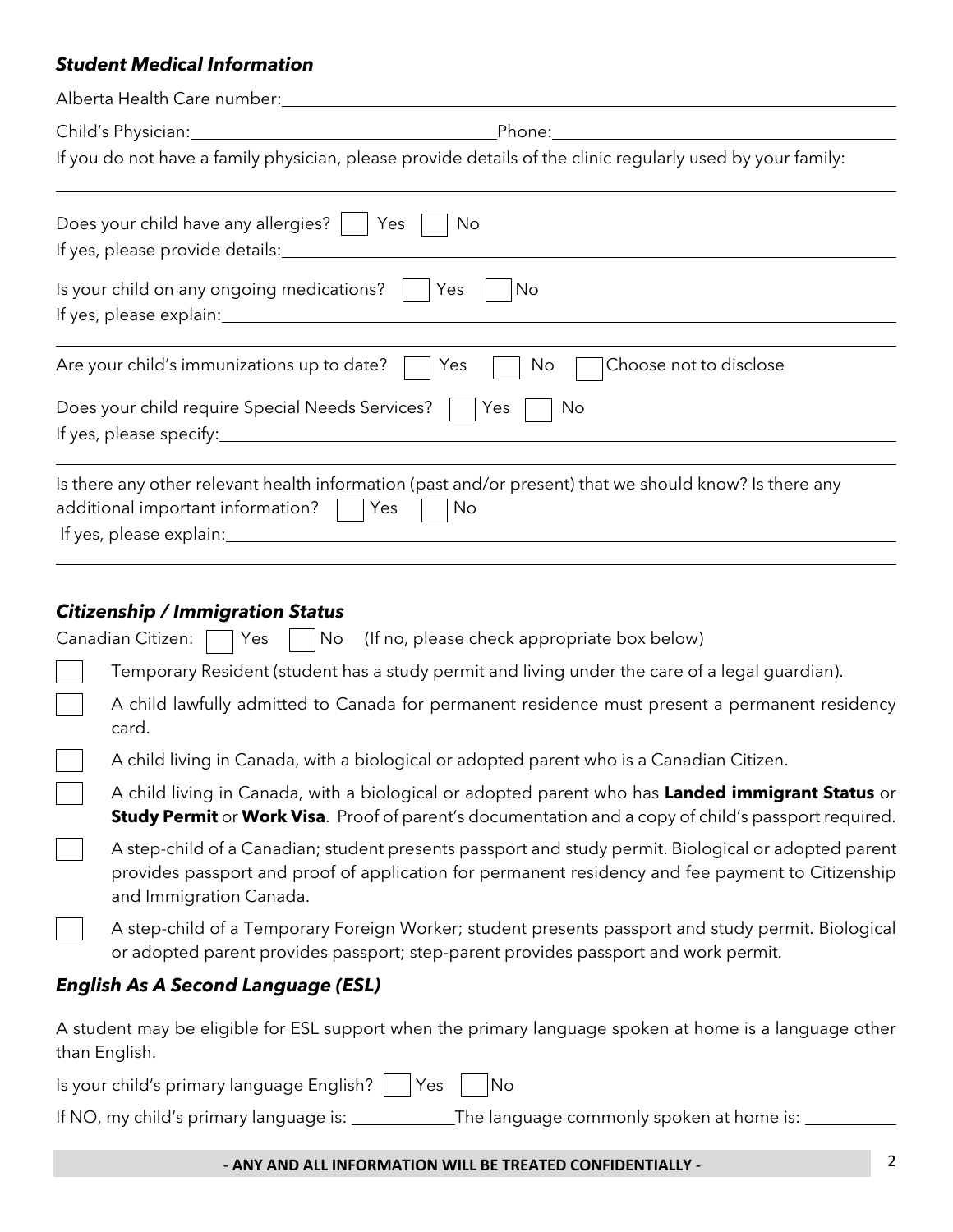## Status Indian / First Nations | Non-Status / First Nations | Métis | Inuit

#### *Guardianship Rights, Custody Or Access Rights*

*First Nations, Métis And Inuit Eligibility (FNMI)* 

Guardians of the student must be identified to ensure the rights of each party are respected. A child may be designated as "Protected" if a court has issued an order under the *Child welfare Act,* the *Domestic Relations Act*, the *Divorce Act*, the *Protection Against Family Violence Act*, or *Child Youth, and Family Enhancement Act*  that is predecessor to or a substitute for any of the said Acts. If you child is subject to any such order or agreement, please indicate below and discuss this situation with the school administration. If an order exists affecting guardianship rights or custody or access rights, a coy of the order or agreement will be required for the student's record.

#### **Does such an order exist?** | Yes | No

*during the school year.*

If you wish to declare that your child is an Aboriginal student, please specify:

If this order affects communication regarding the student to anyone other than the first parent / guardian listed, please explain:

**NOTE:** *Please inform the Teacher of any situations that may affect your child during the school year, such as birth, death, separation, hospitalization, etc. Also, please notify the Teacher if any change of medication occurs* 

I certify that the information provided to be true and accurate to the best of my knowledge. If any of the information changes, I will notify the school immediately.

Parent/Guardian Signature Date Date

Parent/Guardian Signature **Date** Date Date Date Date Date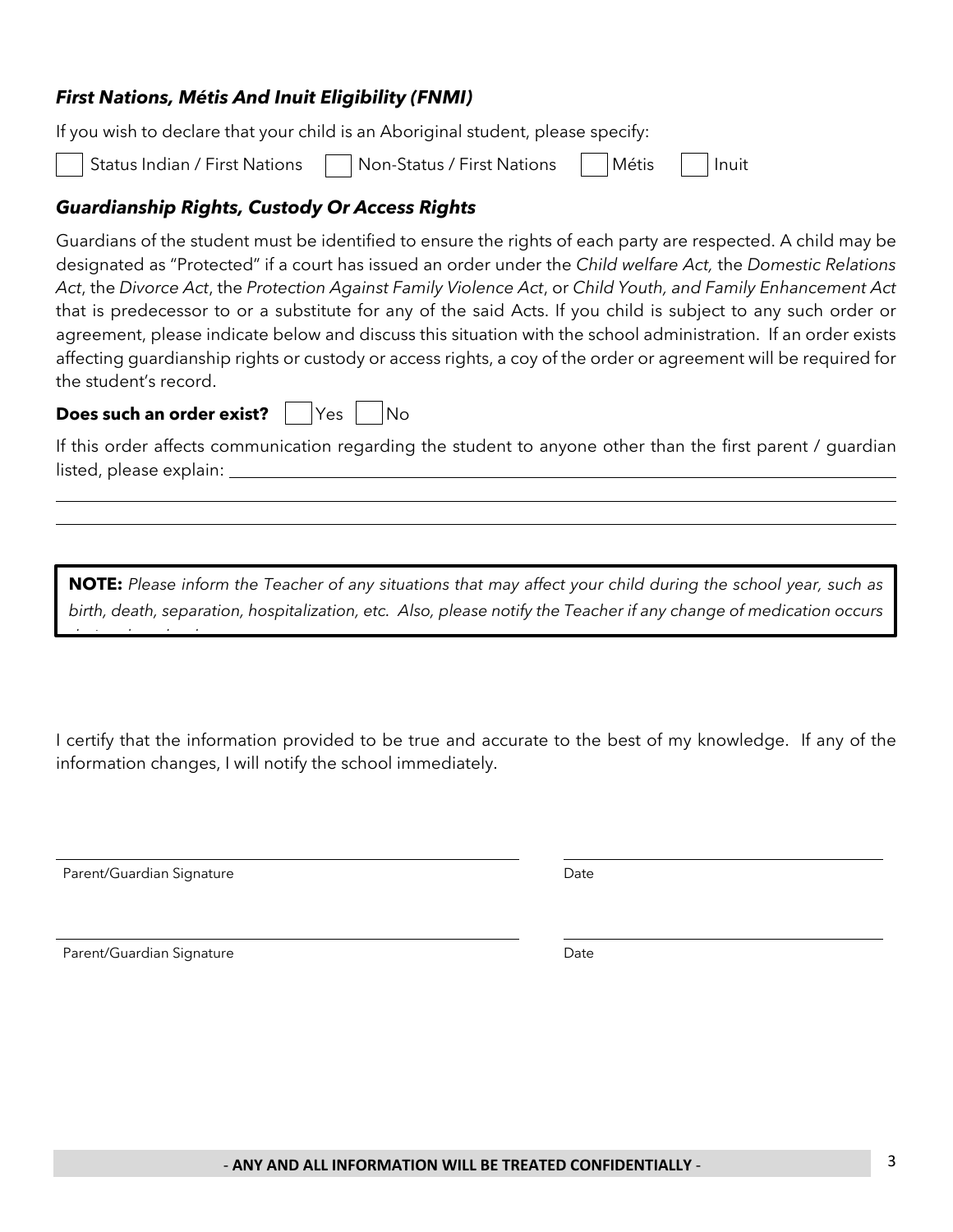## **Bragg Creek Education Services Association**

## **Parent Consent and Waiver of Liability**

*Form must be completed in full and initialled where designated before your child will be allowed to enrol. By signing this form you agree to all of the provisions that follow and acknowledge that these provisions constitute a waiver of liability from the Bragg Creek Education Services Association.*

For: ( Child's name)

|                                                                                                                                                                                                                                                                                                                                                                                                                                                                                                                                                                                                                                                                                                                                                                                                                                                                                                                                            | Yes, I Agree |
|--------------------------------------------------------------------------------------------------------------------------------------------------------------------------------------------------------------------------------------------------------------------------------------------------------------------------------------------------------------------------------------------------------------------------------------------------------------------------------------------------------------------------------------------------------------------------------------------------------------------------------------------------------------------------------------------------------------------------------------------------------------------------------------------------------------------------------------------------------------------------------------------------------------------------------------------|--------------|
| _, parent/legal guardian of the child named above,<br>hereby acknowledge that I have enrolled my child in the appropriate program for their age & that my child is independent in<br>the washroom.                                                                                                                                                                                                                                                                                                                                                                                                                                                                                                                                                                                                                                                                                                                                         | (initials)   |
| I hereby grant permission for the child named above:<br>a) to participate in all of the activities organized by the Bragg Creek Education Services Association; and<br>b) to use all the play equipment owned or used by the Bragg Creek Education Services Association and Bragg Creek<br>Community Association; and<br>c) to leave the school premises under the supervision of a staff member of the Bragg Creek Education Services Association<br>for activities in the Bragg Creek neighbourhood; and<br>d) to participate in activities involving bus transportation under the supervision of a staff member of the Bragg Creek<br>Education Services Association.                                                                                                                                                                                                                                                                   | (initials)   |
| Cancellation / Withdrawal from the activities of the Bragg Creek Education Services Association<br>I understand and agree that the registration fee will not be refunded under any circumstance. I also understand and agree that<br>should I wish to withdraw my child from Preschool and Kindergarten activities after Preschool and Kindergarten commences, I<br>am required to give 30 days' written notice to the Bragg Creek Education Services Association in order to avoid a month<br>payment penalty.                                                                                                                                                                                                                                                                                                                                                                                                                            | (initials)   |
| I agree not to hold the Bragg Creek Education Services Association, the Board members, their officers, employees or<br>agents responsible for accidents.<br>When a child participates in an activity organized for Preschool or Kindergarten aged children there is always a risk of personal<br>injury or death, and property damage or loss. I acknowledge that the organizers will not be able to fully supervise, care for, or<br>control the participants involved in Preschool and Kindergarten activities. If anything happens to my child or my child's<br>property in Preschool or Kindergarten activities, I agree not to hold those supervising the activity, the Bragg Creek Education<br>Services Association, the Board Members, and their Officers, Employees or Agents responsible unless they have been grossly<br>negligent. I realize that I am responsible for insuring my child and my child's property for any loss. | (initials)   |
| I consent to Emergency Medical treatment for my child<br>In an emergency, my child may need medical or surgical treatment. If an emergency occurs, every reasonable effort must first<br>be made to contact me. If I cannot be reached, I give permission to the emergency medical treatment of my child. Any expense<br>incurred for emergency medical treatment under this section will be my responsibility. The organizers may also make any other<br>decisions that are necessary for the care and protection of my child during any activity of the Bragg Creek Education Services<br>Association.                                                                                                                                                                                                                                                                                                                                   | (initials)   |
| <b>SPECIAL NOTICE:</b> The Bragg Creek Education Services Association operates a website, www.thelittleschoolhouse.ca.<br>I hereby give permission to allow Bragg Creek Education Services Association to photograph, videotape, or audio tape my<br>child for advertising or use on the website.                                                                                                                                                                                                                                                                                                                                                                                                                                                                                                                                                                                                                                          | (initials)   |
| Thereby give permission to Bragg Creek Education Services Association to <b>publish my child's full name, address &amp; phone</b><br>number for the purpose of providing class lists to currently enrolled families.                                                                                                                                                                                                                                                                                                                                                                                                                                                                                                                                                                                                                                                                                                                       | (initials)   |

**I have read this document and accept its terms and I agree that this agreement will constitute a complete release of liability for the Bragg Creek Education Services Association subject to the provisions above.**

Printed name of Child's Parent / Guardian

Parent/Guardian Signature **Date** Date **Date** 

#### - **ANY AND ALL INFORMATION WILL BE TREATED CONFIDENTIALLY** - 4